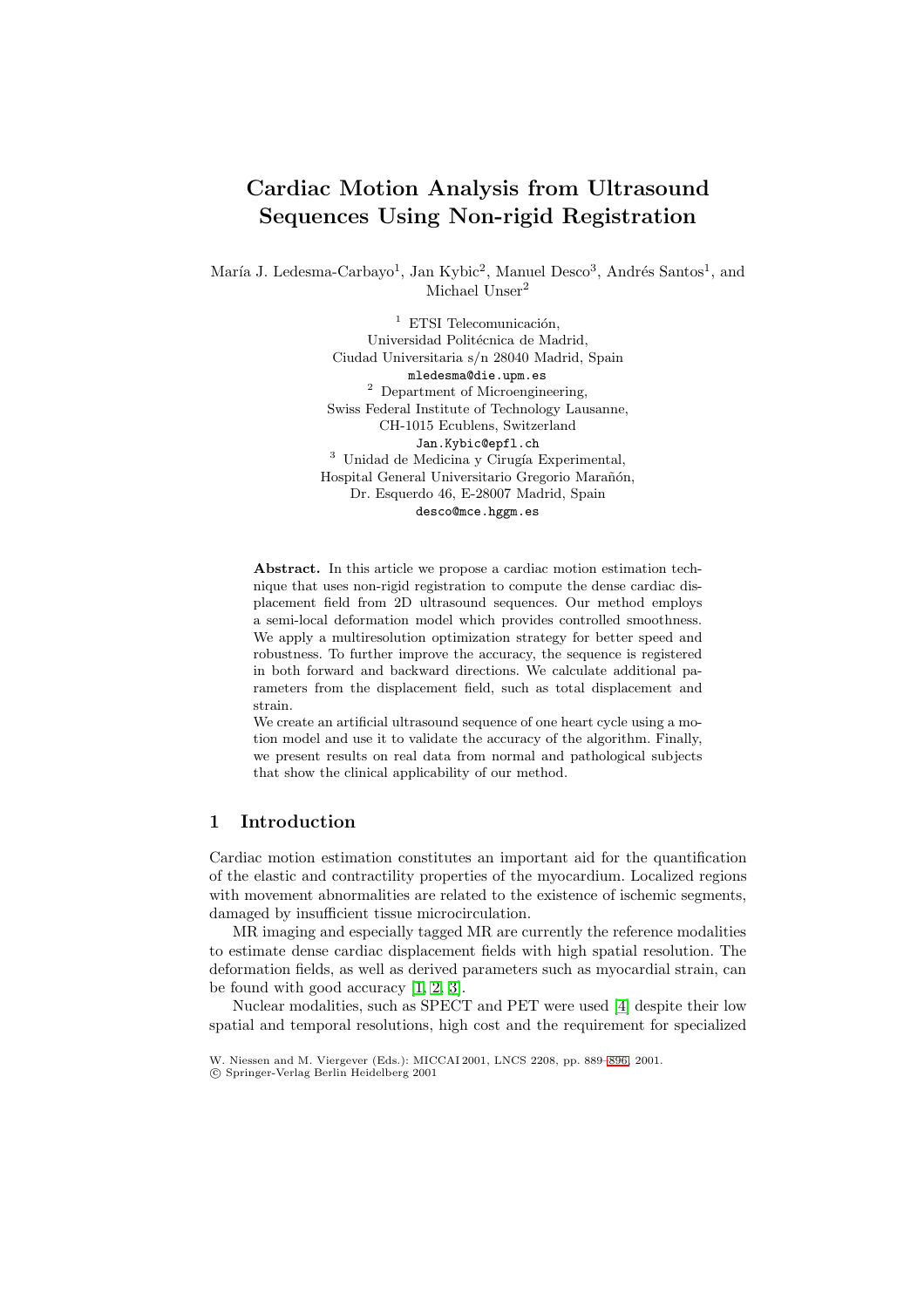equipment [\[5,](#page-7-2) [6\]](#page-7-3). Computed tomography has also been considered [\[7,](#page-7-4) [8\]](#page-7-5) but has the drawback of high patient radiation dose.

Echocardiography is currently the imaging method most widely used to assess cardiac function. It offers significant advantages over the rest of the imaging techniques: availability, portability, low cost, and no adverse secondary effects. While new ultrasound techniques provide high image quality, increasing attention is being paid to the automatic processing of ultrasound image sequences  $[8, 9, 10, 11]$  $[8, 9, 10, 11]$  $[8, 9, 10, 11]$  $[8, 9, 10, 11]$ .

Many of the aforementioned approaches to cardiac motion analysis start by the segmentation of the myocardial wall, followed by geometrical and mechanical modelling using active contours or surfaces to extract the displacement field and to perform the motion analysis [\[8,](#page-7-5) [9,](#page-7-6) [3\]](#page-6-2). Some authors introduce temporal modelling of the cardiac motion to provide temporal smoothness and better motion tracking [\[1,](#page-6-0) [2\]](#page-6-1). Alternative methods use energy-based warping and optical flow techniques to compute the displacement of the myocardium  $[5, 6, 7]$  $[5, 6, 7]$  $[5, 6, 7]$ .

For echocardiography, deformable and mechanical model-based techniques are the most popular. They require a presegmentation step which is particularly difficult in the case of cardiac ultrasound images due to the noise and the complexity of cardiac structure  $[8, 9, 10]$  $[8, 9, 10]$  $[8, 9, 10]$ . Speckle tracking techniques have also been proposed to estimate heart motion [\[11\]](#page-7-8).

Here we propose to compute the dense cardiac displacement field from ultrasound sequences using a non-rigid registration algorithm based on a global pixel-based matching criterion. To the best of our knowledge, this kind of approach has not been pursued before, except for the simpler case of M-mode data where dynamic programming-based unidimensional registration has been used [\[12\]](#page-7-9). We present a fully automatic method that does not require segmentation. We use a semi-local deformation model that provides controlled smoothness of the motion field. Multiresolution strategy yields speed and robustness with respect to the speckle changes in time. While we deploy the methodology for bidimensional ultrasound sequences, it is also applicable to 3D data.

The accuracy of the algorithm was validated using an artificial heart motion model. Real data from normal and pathological subjects were also analysed to show the clinical applicability of the method.

## **2 Methodology**

### **2.1 Non-rigid Registration Method**

The workhorse of our approach is an elastic registration algorithm. Given a reference image  $f_r$  and a test image  $f_t$ , it finds a correspondence function **g**, which relates coordinates in  $f_t$  and  $f_r$ . More specifically, we consider registration as a minimization problem. We search a correspondence function  $\mathbf{g} : \mathbb{R}^2 \to \mathbb{R}^2$ , such that the warped test image  $f_w(\mathbf{x}) = f_t(\mathbf{g}(\mathbf{x}))$  is as close as possible to the reference image  $f_r$ . We measure the quality of the fit using a sum of squared differences (SSD) criterion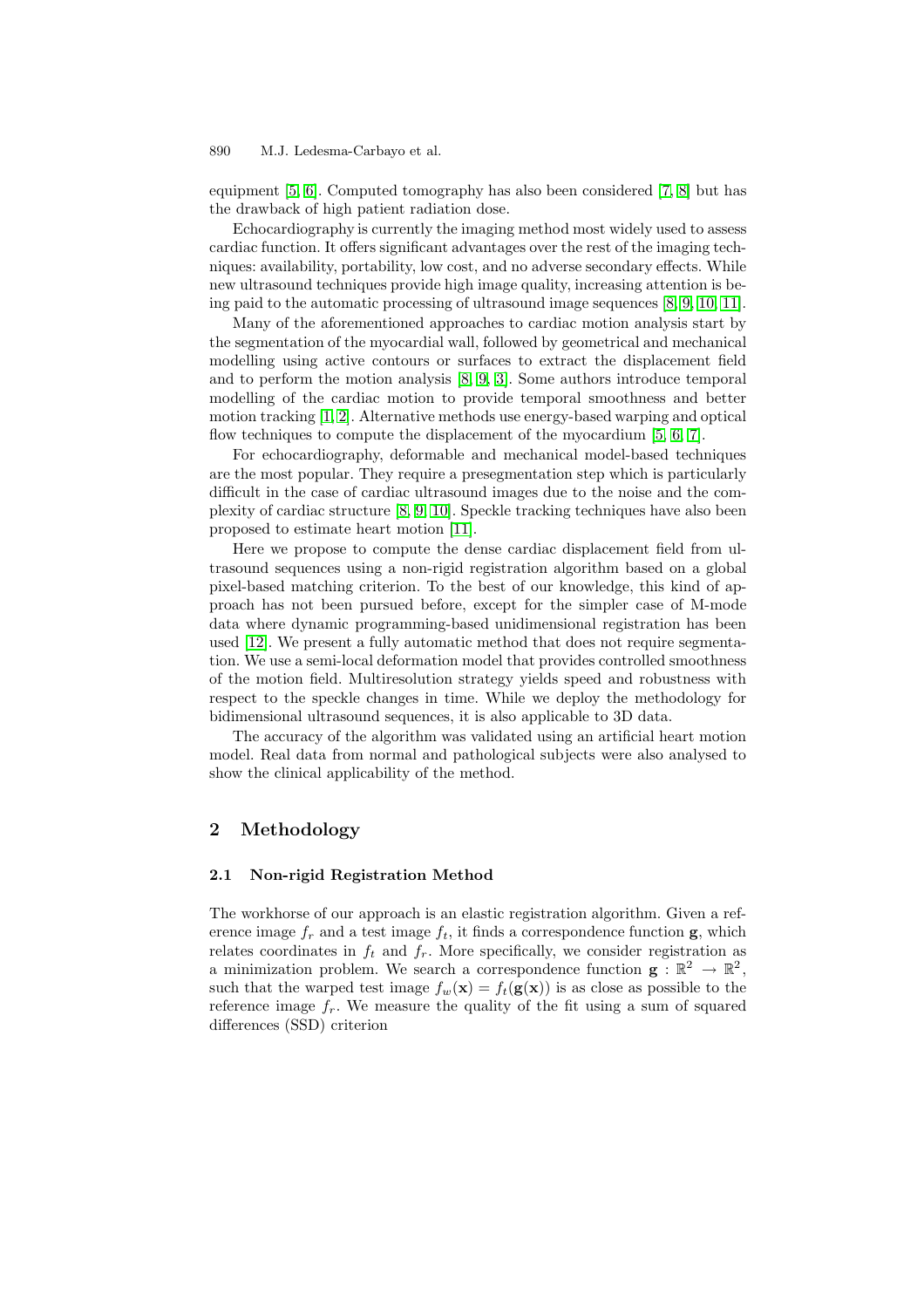$$
E = \sum_{\mathbf{i} \in I} e_{\mathbf{i}}^2 = \sum_{\mathbf{i} \in I} \bigl( f_w(\mathbf{i}) - f_r(\mathbf{i}) \bigr)^2 \tag{1}
$$

where the summation is taken over all the pixels in the reference image. We generate a continuous version  $f_t^c$  of the discrete image  $f_t$  by spline interpolation.

<span id="page-2-2"></span><span id="page-2-0"></span>
$$
f_t^c(\mathbf{x}) = \sum_{\mathbf{i} \in I} b_{\mathbf{i}} \beta_q(\mathbf{x} - \mathbf{i}) \tag{2}
$$

where  $\beta_q(\mathbf{x})$  is a tensor product of centered B-splines of degree q. It has the advantage of good accuracy and the possibility of evaluating spatial derivatives analytically. We represent the correspondence function **g** using splines as well.

<span id="page-2-1"></span>
$$
\mathbf{g}(\mathbf{x}) = \mathbf{x} + \sum_{\mathbf{j} \in \mathbb{Z}^N} \mathbf{c}_{\mathbf{j}} \beta_r (\mathbf{x}/h - \mathbf{j}) \tag{3}
$$

Therefore **g** is a linear combination of basis functions  $\beta_r(\mathbf{x})$  placed on a rectangular grid. The scale parameter  $h$  governs the node spacing, the total number of parameters  $c_i$ , and the smoothness of the solution. The advantages of this model are good approximation properties, fast evaluation of the deformation, local influence of the parameters, and automatically imposed smoothness.

The resulting problem of optimising  $(1)$  with respect to the coefficients  $\mathbf{c}_j$  is solved using a standard multidimensional optimisation algorithm. We found that a Marquardt-Levenberg-like algorithm was fastest with respect to the number ofiterations, while simple gradient descent-like optimizer converged in the least amount of time.

The original idea of the algorithm was described in  $|13|$  and its extensions to multiple dimensions in [\[14\]](#page-7-11). For the present application, the algorithm was completely redesigned, resulting in a major speed-up. It now registers  $256 \times 256$ images pixels in less than 10s with subpixel precision on a standard PC. The time required is essentially proportional to the number of pixels.

For the echocardiographic sequences we typically use a control grid of  $8 \times 8$ points, represent the deformation using quadratic or cubic splines, and the image using cubic or linear splines.

#### **2.2 Extraction of the Displacement Field**

The input to our algorithm is an ultrasound sequence of a cardiac cycle composed of N images (frames). We apply the registration algorithm to consecutive pairs of frames within the sequence. The correspondence function **g** from [\(3\)](#page-2-1) provides the displacement field between images  $i$  and  $i + 1$  which we denote  $\mathbf{r}_{i,i+1}^f$ . That is, a point at position **x** in image i moves to position  $\mathbf{x} + \mathbf{r}_{i,i+1}^f(\mathbf{x})$  in image  $i+1$ . The cumulative displacement field along the sequence for a given frame  $i + 1$  is then computed as

$$
\mathbf{r}_{0,i+1}^f = \mathbf{r}_{0,i}^f + \mathbf{r}_{i,i+1}^f \quad \text{with} \quad \mathbf{r}_{0,0}^f = 0 \tag{4}
$$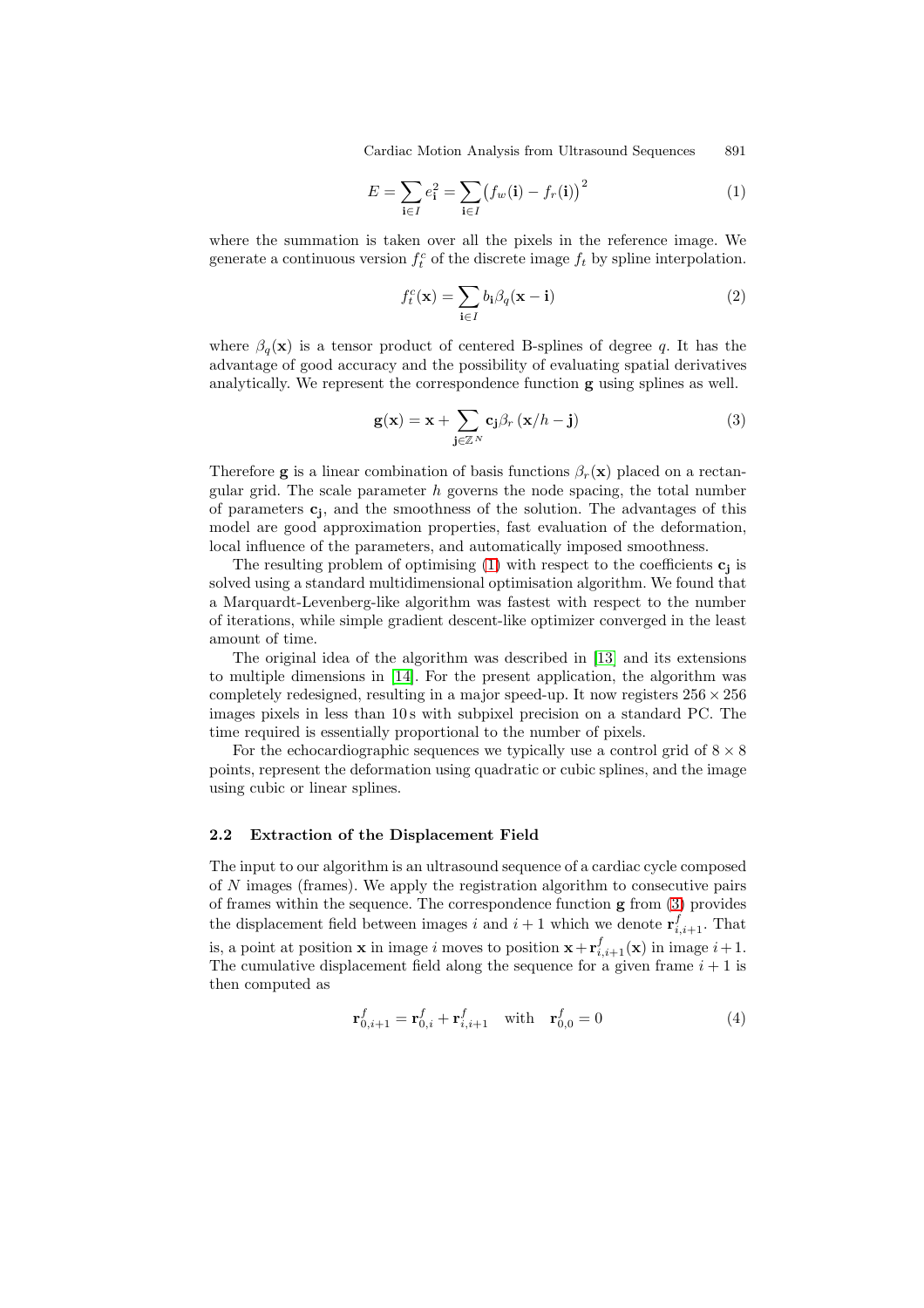where for brevity we have omitted the spatial coordinates  $\mathbf{x} = (x, y)$ . As our sequence is cyclic,  $\mathbf{r}_{0,N}^f \equiv \mathbf{r}_{0,0}^f$  should be equal to zero. In practice, we find this error to be small, typically about one pixel. For even better precision, we carry on the registration backward, yielding  $\mathbf{r}_{i,i-1}^b$  and a cumulative field

$$
\mathbf{r}_{0,i}^b \equiv \mathbf{r}_{N,i}^b = \mathbf{r}_{N,i+1}^b + \mathbf{r}_{i+1,i}^b \tag{5}
$$

If we consider the error distribution of the registration as independent, identically distributed and normal, then the maximum likelihood (ML) estimate of the cumulative displacement is

$$
\mathbf{r}_{0,i} = \omega_i \mathbf{r}_{0,i}^f + (1 - \omega_i) \mathbf{r}_{0,i}^b \quad \text{with} \quad \omega_i = \frac{N - i}{N} \tag{6}
$$

#### **2.3 Spatio-temporal Derived Parameters**

Once the displacement field is obtained, other parameters of clinical interest are computed. We calculate the velocity and acceleration fields

$$
\mathbf{v}_{i} = \frac{\partial \mathbf{r}_{i}}{\partial t} \qquad \qquad \mathbf{a}_{i} = \frac{\partial^{2} \mathbf{r}_{i}}{\partial t^{2}} \qquad (7)
$$

We compute also the Lagrangian strain, which provides information about my-ocardial contractility [\[15,](#page-7-12) [5\]](#page-7-2). Strain is defined as the spatial gradient  $\varepsilon = \nabla_{\mathbf{x}} \mathbf{r}$ where  $\varepsilon$  is the strain tensor, with diagonal terms  $\partial r_x/\partial x$  and  $\partial r_y/\partial y$  corresponding to normal directional strains, and antidiagonal terms corresponding to shear strains. The spline representation [\(3\)](#page-2-1) allows for an analytical computation of the strain.

#### <span id="page-3-0"></span>**2.4 Simulated Sequence Model**

An artificial ultrasound sequence has been generated to validate the algorithm. The sequence is generated by warping an end-diastole apical view image using cubic spline interpolation [\(2\)](#page-2-2). We used the following motion model

$$
\mathbf{r}_{0,i}(\mathbf{x}) = \begin{bmatrix} \sin^2(i\pi/T)a_x \sin\frac{\pi(x_0-x)}{2|x_{\max}-x_0|} \\ \sin^2(i\pi/T)a_y \end{bmatrix}^T
$$
(8)

where i is the frame index and  $x_0$  is the coordinate of the left ventricular long axis, which is oriented vertically; i.e., parallel to axis  $y$ . We corrupted the deformed images by a multiplicative Rayleigh noise  $\eta_m$  representing speckle changes, and an additive Gaussian noise  $\eta_a$  to simulate acoustic attenuation [\[16,](#page-7-13) [17\]](#page-7-14).

$$
n(\mathbf{x}) = \eta_m \sqrt{f(\mathbf{x})} + \eta_a \quad \text{where} \quad \eta_a \sim \mathcal{N}(0, \sigma), \ \eta_m \sim \mathcal{R}(\alpha) = \frac{z}{\alpha^2} e^{-z^2/2\alpha^2}
$$

and  $f(\mathbf{x})$  is the original image. For our images in the  $0 \sim 255$  range, we used  $\sigma = 20$  and  $\alpha \approx 0.8$ , which corresponds to  $E[\eta_m] = 1$ .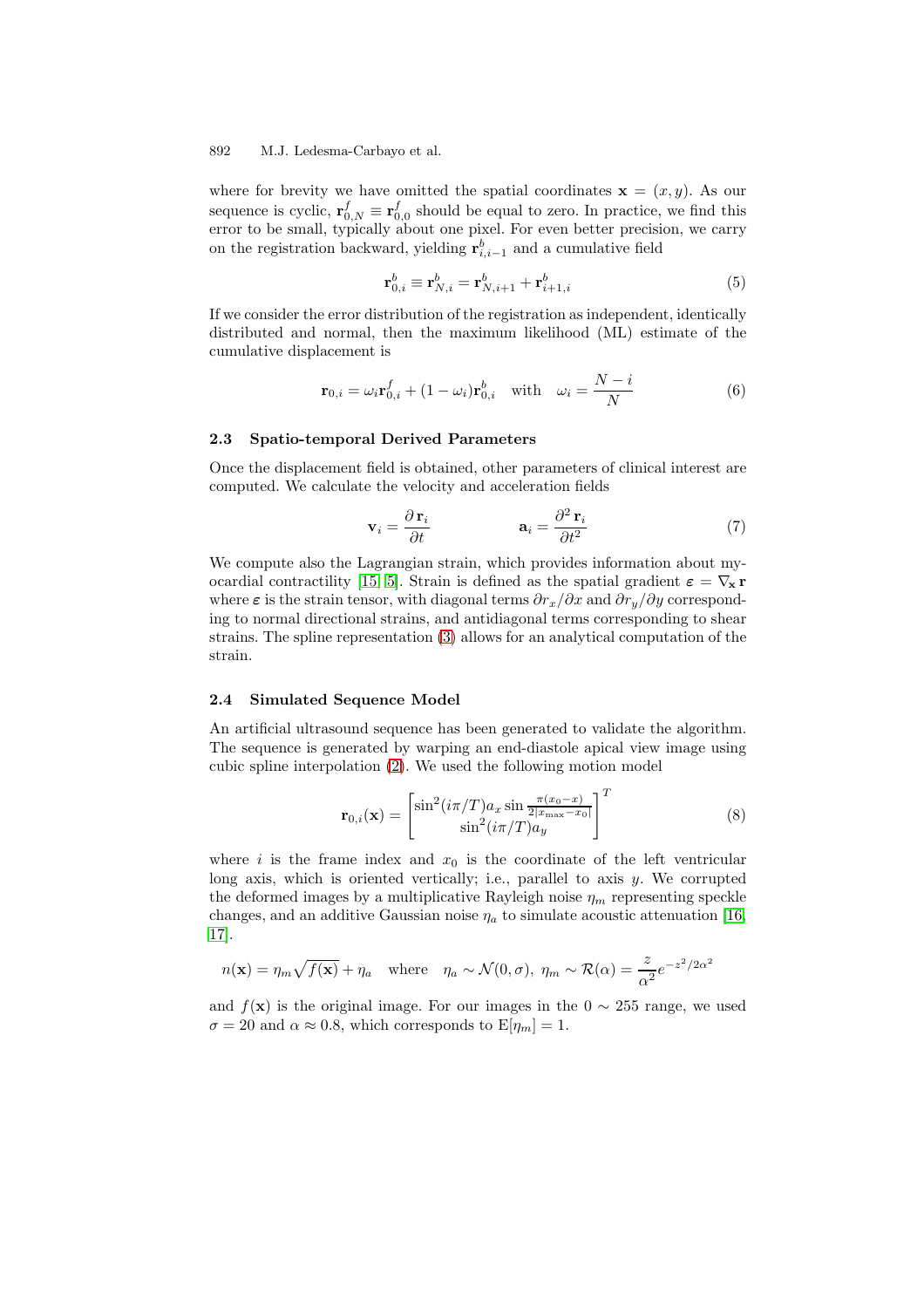#### **2.5 Real Sequences**

Real data from normal volunteers and ischemic patients were acquired with a Siemens-ACUSON Sequoia<sup> $\circledcirc$ </sup> scanner (Mountain View, CA, USA). Two and four chamber view sequences of the left ventricle were analysed.

## **3 Experiments and Results**

#### **3.1 Simulated Sequence**

This section presents the results with the artificial sequence described in Sec-tion [2.4.](#page-3-0) First, a series of experiments was conducted to choose the most suitable parameters for the registration algorithm. Figure [1](#page-4-0) shows the accumulated displacement and velocity fields as small arrows superimposed on the ultrasound images.



<span id="page-4-0"></span>**Fig. 1.** Simulated sequence results. *Left*: Accumulated displacement field at the time of maximum contraction  $(t = 320 \,\text{ms})$ . *Right*: Velocity field during contraction  $(t = 120 \,\text{ms})$ .

Figure [2](#page-5-0) shows the axial and longitudinal accumulated displacements for a middle septum point (a point in the middle of the vertical wall on the left in the images). Even in this noisy case we found good agreement between the true movement and the movement found by the algorithm.The mean square error over the whole sequence for 25 selected points within the myocardium was 1.3 mm.

#### **3.2 Real Sequences**

In this section, we describe experiments on real sequences from normal volunteers and ischemic patients. Figure [3](#page-5-1) shows the computed displacement field vectors oftwo chamber view sequences from a normal volunteer and an ischemic patient. The ischemic patient presents an infarct in the inferior wall with severe hypokinesis and a normokinetic basal aneterior segment. For the healthy volunteer the accumulated displacement observed corresponds to normal left ventricular contraction. On the other hand the analysis of the ischemic patient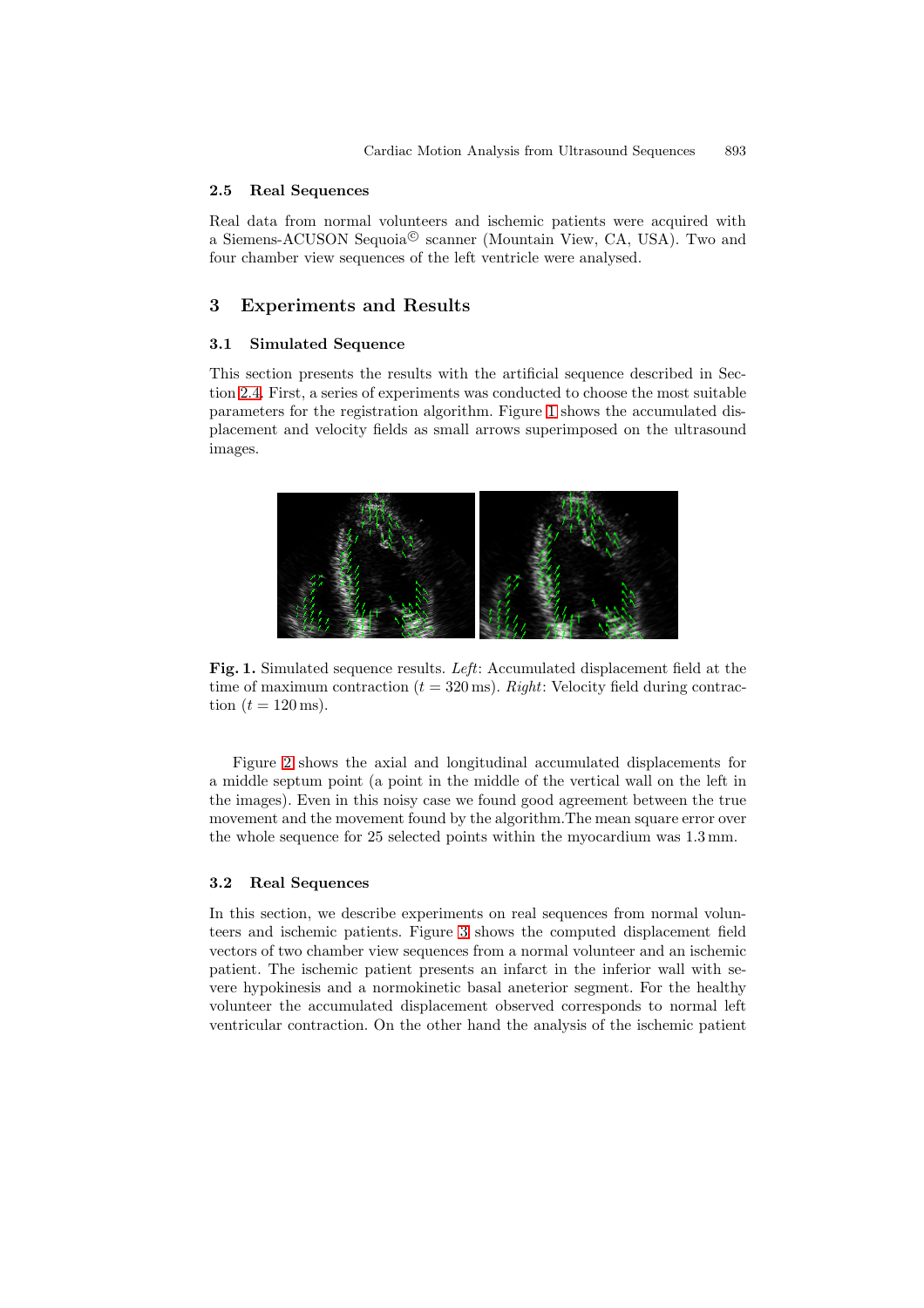

<span id="page-5-0"></span>**Fig. 2.** Simulated sequence results. Axial *(left)* and longitudinal *(right)* displacements in mm for a middle septum point. Real displacements, results of the forward and backward registration, and the combined result.

confirms the pathological function of the inferior wall, having very small movement, and quasi normal motion of the basal anterior segment. These results are also shown quantitatively in Figure [4](#page-6-3) that represents the axial and longitudinal displacement of a point in the medial inferior segment for the normal and the ischemic cases.



<span id="page-5-1"></span>**Fig. 3.** Accumulated displacement field at the mechanical systole for a normal subject *(right)* and an ischemic patient with inferior infarct *(left)*.

Figure [5](#page-6-4) shows the results of the analysis of a four chamber sequence from an ischemic patient with hypokinetic function of the lateral wall and basal and distal septum segments. The displacement field correlates well with the diagnosis. Strain analysis shows constantly low lagrangian longitudinal strain and normal axial strain for the medial and distal septum segments.

## **4 Conclusions**

We have presented a fully automatic method to compute myocardial displacement and deformations from ultrasound sequences. The method has been validated on simulated and real sequences. Results show that the proposed method is able to estimate heart motion and to provide plausible displacement and velocity fields. The results of applying the method to data from normal and ischemic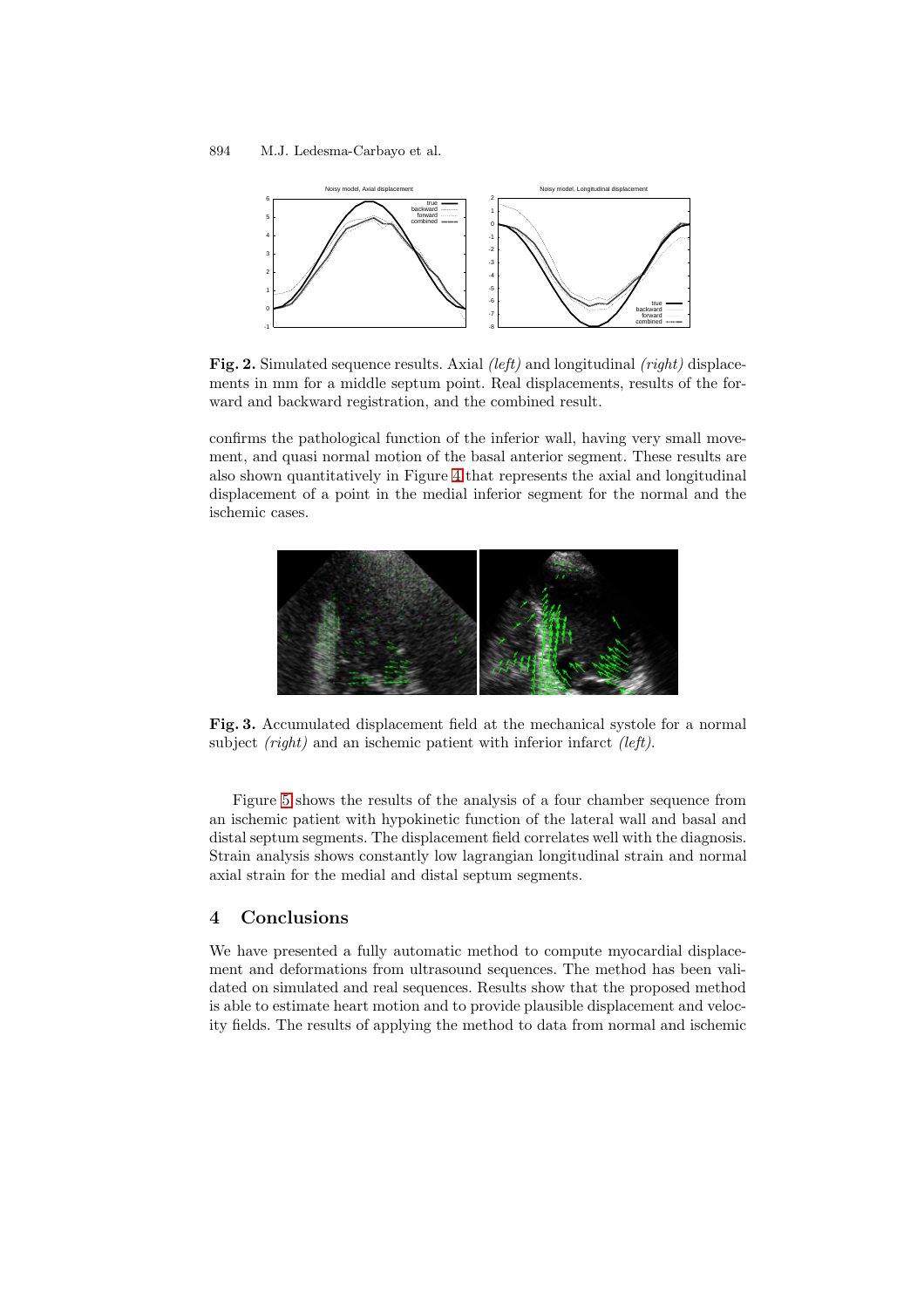

<span id="page-6-3"></span>**Fig. 4.** Axial and longitudinal systolic displacements of a medial inferior segment point for a normal volunteer and an ischemic patient with inferior infart.



<span id="page-6-4"></span>**Fig. 5.** Accumulated displacement for a four chamber sequence of an ischemic patient *(left)*. Axial *(middle)* and longitudinal *(right)* strain images for midsystole  $(t = 120 \,\text{ms})$ .

patients is promising and encourages clinical applicability. Further clinical validation is planned for the immediate future.

## **Acknowledgements**

This work was supported in part by grant No 3200-059517.99/1 from the Swiss Science Foundation, and the Spanish projects TIC99-1085 and III-PRICYT.

## <span id="page-6-0"></span>**References**

- [1] P. Clarysse, C. Basset, L. Khouas, P. Croisille, D. Friboulet, C. Odet, and I. Magnin, "Two-dimensional spatial and temporal displacement and deformation field fitting from cardiac magnetic resonance tagging," *Medical Image Analysis*, vol. 4, no. 4, pp. 253–268, 2000.
- <span id="page-6-1"></span>[2] J. C. McEachen, A. Nehorai, and J. S. Duncan, "Multiframe temporal estimation ofcardiac nonrigid motion," *IEEE Trans. Med. Imag.*, vol. 9, pp. 651–664, April 2000.
- <span id="page-6-2"></span>[3] P. Shi, A. J. Sinusas, R. T. Constable, and J. S. Duncan, "Volumetric deformation analysis using mechanics-based data fusion: applications in cardiac motion